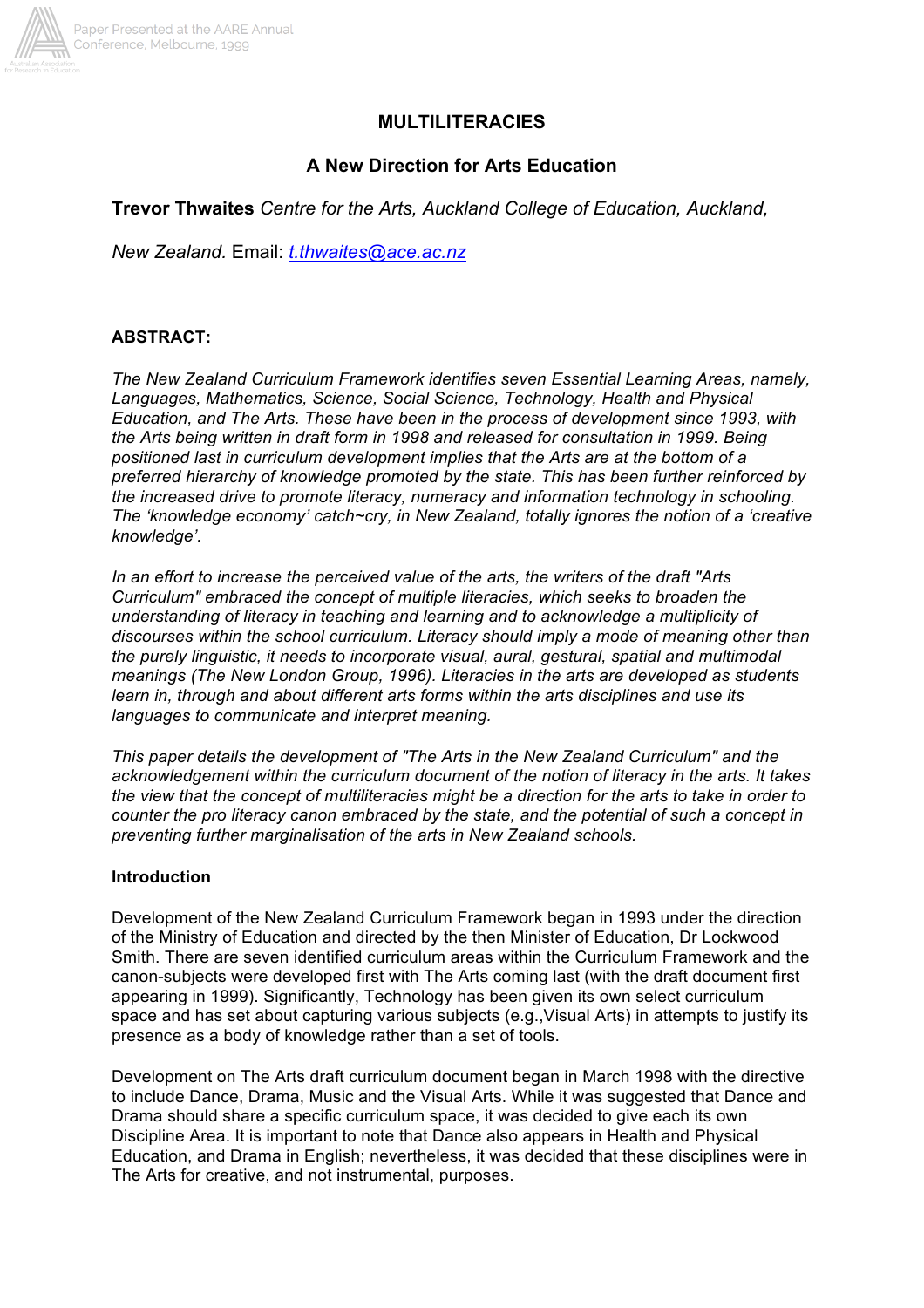

The Ministry of Education, in order to make the document more "manageable", insisted on generic strand headings for all four of the Arts disciplines. This has subsequently caused concern through interest groups, who feel each discipline should be unique. The Visual Arts are most insistent that they require their own separate curriculum document, and they promote the notion of Music, Dance and Drama as Performing Arts.

The State, seeking stability among the paraphenalia of dictates it has issued over the past ten years of rapid education change, is reluctant to make the document too radical. When the development team asked whether the document should be the last of the old, or the first of the new forms of curriculum documents, there were vague murmurings, but nothing specific. It was only when the document was handed over and subjected to Ministry adjustments that we discovered that the document was in fact the last of a redundant breed. At the launch of the draft Arts Curriculum document, the Minister asked whether it would cause him any problems both in educational circles and in his own Cabinet.

The Arts curriculum development was informed by earlier Syllabus statements (1989) in the Visual Arts and Music, and current best practice in all four disciplines. Movements which also informed development included: Progressivism, Modernism, Discipline-based Art Education, to which we insisted on adding: Postmodernism and the Arts and Cognition. Shortly after development commenced, the Government announced a new push for literacy and numeracy, demanding that extra attention be given to these so that New Zealand's position in the world economy might be made more secure. In tandem with this was the canonising of information technology as the prime force in advancing the New Zealand economy. The Government adopts the narrow view that the technology itself represents the knowledge economy, rather than the uses to which it might be put.

The Arts Curriculum Development Team sought some form of advocacy to counteract these trends by firstly reclaiming technologies in the arts. For example, in music, these might be rice shaken in canisters, through to the most sophisticated electronic technology such as Pro-tools. Secondly, the team sought a central concept to bind the document and inform the outcomes. Later a casual meeting with Australian educator Doug Boughton confirmed what was already in the team's mind, some notion of literacy in the arts. The Arts Curriculum Development Team decided upon four strand headings which would give some direction to teachers, would allow for each discipline's specific knowledge to be discrete, and would advocate the depth of arts education. The four headings were: *Exploring the Languages of the Arts (dance, drama, music, or the visual arts); Developing Ideas in the Arts; Communication and Interpreting Meaning in the Arts, and, Investigating the Arts in Past and Present Contexts.* However, the Ministry felt that explore could not be assessed and changed the heading of strand one to *Learning the Languages of the Arts.* Strands two and three were left untouched, but because a stated outcome of curricula is "understanding", the heading of strand four was changed to read *Understanding the Arts in Context*. The aim of the document now reads (p10):

The aim of *The Arts in the New Zealand Curriculum* is to enable students to develop literacies in dance, drama, music, and the visual arts as they:

- Learn the languages of the arts
- Develop ideas in the arts
- Communicate and interpret meaning in the arts
- Understand the arts in context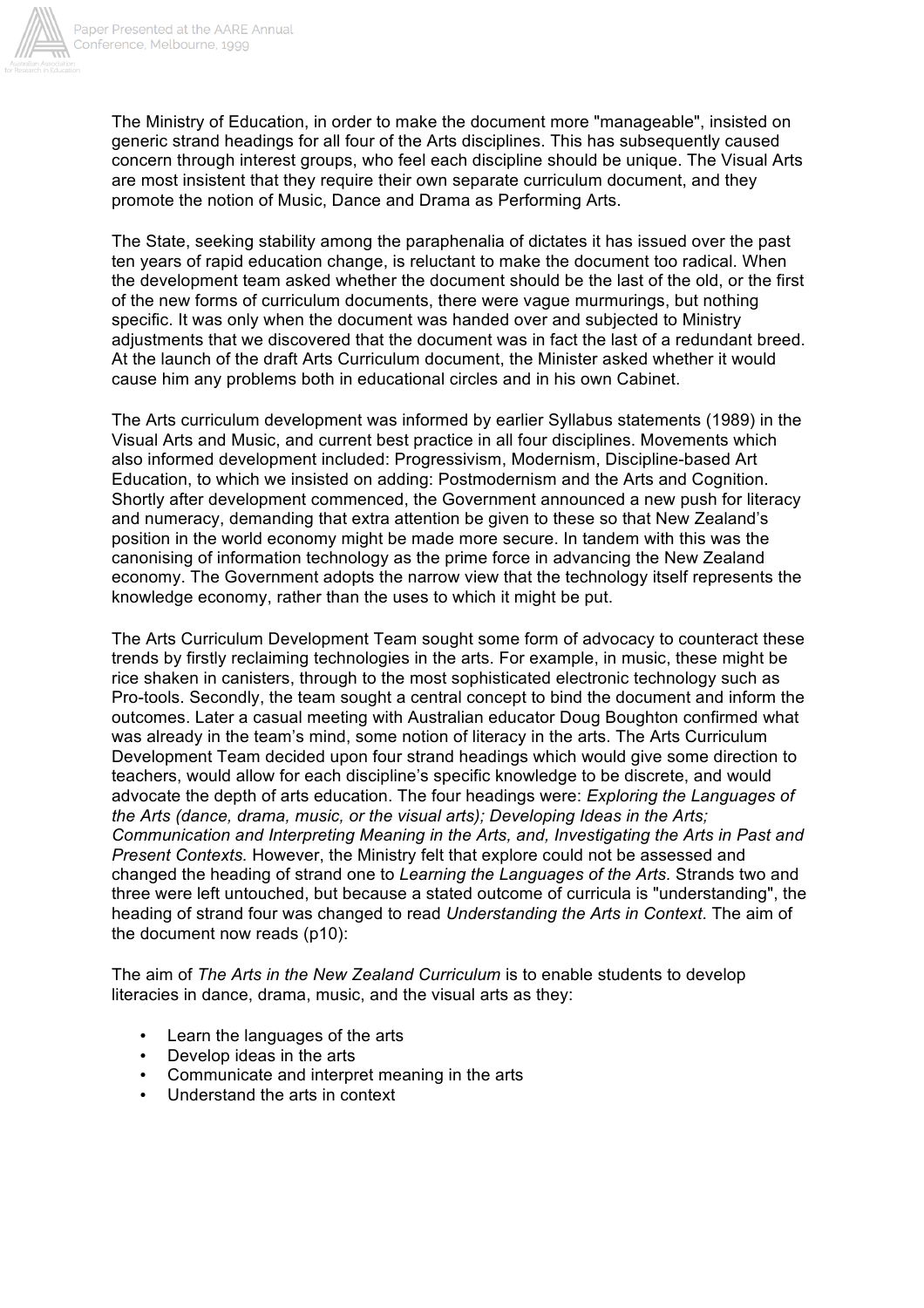

# **Literacy**

Literacy has traditionally been used as a token of power and status. Leonard Shlain, an associate professor at an American medical school, claims that literacy has "promoted the subjugation of women by men through all but the very recent history of the West" (Shlain, 1998: 3). Shlain, a brain surgeon, is convinced of the very real hemisphericity of the brain. He claims that the right brain is distinguished by its ability to "cognate images" (ibid: 20), and that "speech gave the left brain the edge to usurp the sovereignty of the mind from its elder twin" (p 21).

Schooling also used literacy to deliver hegemonic messages.

Schooling in general and literacy teaching in particular were a central part of the old order. The expanding, interventionary states of the nineteenth and twentieth centuries used schooling as a way of standardising national languages. In the Old World, this meant imposing national standards over dialect differences. In the New World, this means assimilating immigrants and indigenous peoples to the standardised "proper" language of the coloniser (New London Group, 1996:68).

Gee states that "language cuts up the world in different ways" (in Lankshear & McLaren 1993:274). For example, the systems of production and consumption we call Fordism stress *systems* that produce meanings (values) over the individuals who carry out the production.

Linguistic and cultural diversity have become central issues in education and the meaning of literacy pedagogy must change to meet this shift away from the "old order". Differences can be used as a productive resource, and the ability to switch between cultural discourses, whether through language, gesture, symbols, or material objects, offers a break from the old monocultural ways of meaning making. However, tensions are likely to develop between hybridised cultural expressions and technological endeavour which is hegemonic in nature and expansionist in its relentless invasion of private space. Tensions might occur in language between the global, cross-cultural and traditional literacy messages of the lifeworld. Nevertheless, the notion of a 'global community' should not embrace one single technocratic language, but a community of differences, with overlapping parameters, and the autonomy of choice in any given situation. Schooling has the power to lead the way towards diverse kinds of literacy, to move knowledge from particular set written forms, and to offer a pluralistic pedagogy. This means changing the notion of literacy pedagogy.

Literacy theorist David Olson (1977: 75) stated that "to take explicit written prose as the model of a language, knowledge and intelligence has narrowed the conception of all three, downgrading the general functions of ordinary language and common-sense knowledge". In other words, Olson has identified a literate bias in schooling, one which presumes that all knowledge can be translated into words. Literacy obviously needs a broader definition, one which opens up the potential for a more pluralistic view of literacy. For example, Graff (1995: 321) claims that we should note:

> …the many literacies in addition to or "beyond" "traditional" alphabet literacy – from those of science and numeracy, to the spatial literacy that some geographers term "graphicacy", to the loudly touted and seemingly highly vulnerable "cultural literacy", "historical literacy", and "moral literacy". Some among the lengthening lists are long established in presumption but much more novel discursively or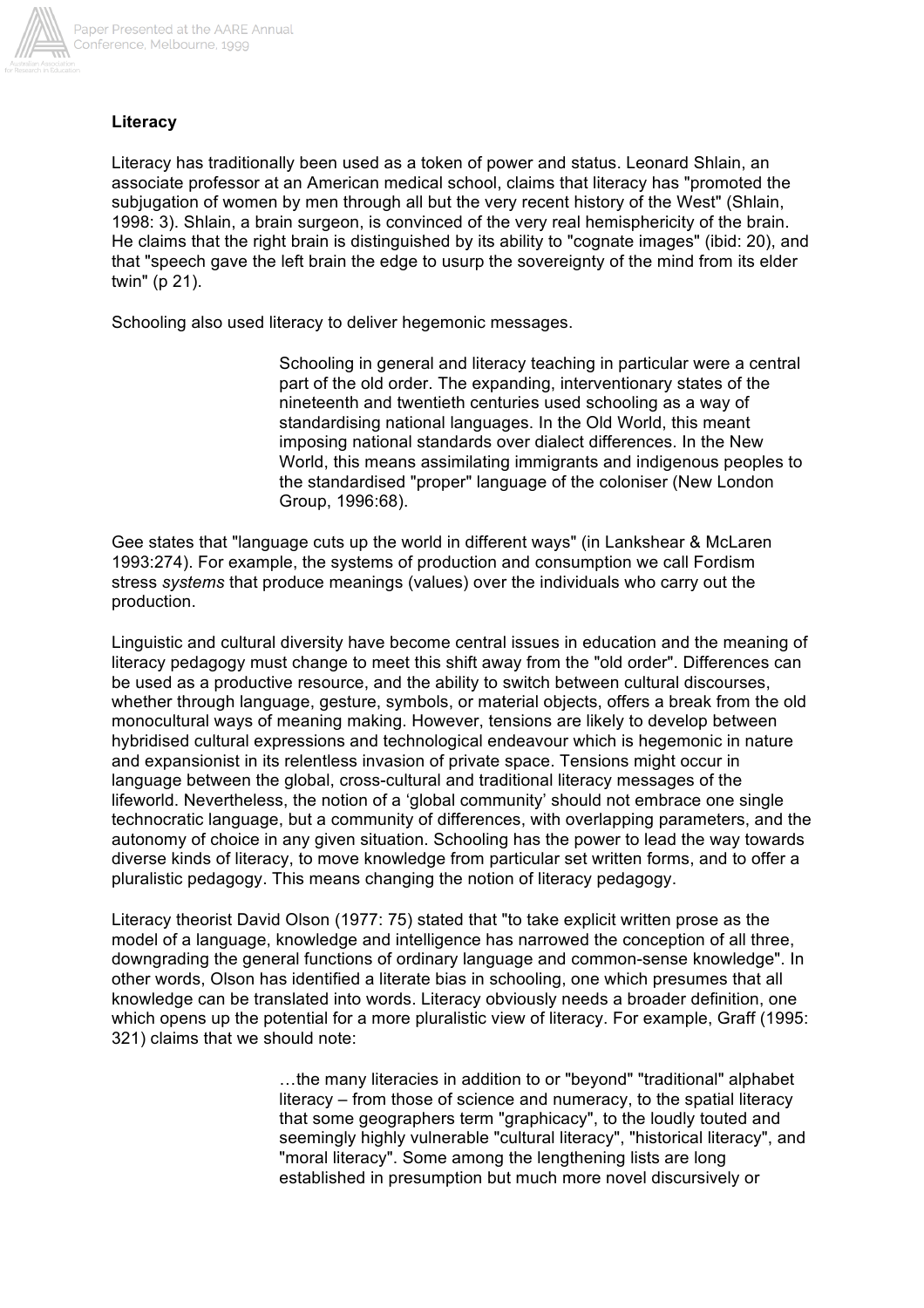

semantically: ecological literacy, "teleliteracy" and other media literacies, food literacy, emotional literacy, sexual literacy.

Raymond (1982) encourages us to see literacy not as a style of language, but as a style of thought. In the same way, writing is not a language, it is a way of giving some permanence to a language we hear and speak by means of marks we can see. Children are encouraged to make marks as a part of their development, but what is the difference between marks which bear alphabetical resemblance and those which express other meanings and identities such as 'child art'. The drawings of a developing child are symbolic in nature and form a part of a maturing ability to think symbolically. Not all symbols need to be marks on a page, and actions, gestures, and spoken or musical sounds can be viewed as forms of symbolic representation.

Ong (in Raymond, 1982: 199) reminds us that "all real words are spoken words (not marks on a page). Yet the evolution of consciousness demands that the originally oral human word be distanced from orality, be technologised, reduced to writing and print and ultimately to computers, where it can be fed back into the oral world again". A dialectic is thus formed between the spoken and the written word. Oral sounds form a common community, as reading alone cannot, whereas a text has to create its own world within the consciousness of the reader (ibid:197–8). Therefore, the common, socially constructed way of viewing the world becomes inscribed in the language and codes which constitute a text (Morgan, 1997). The 'truth' that the reader finds in a text is but one discourse among many, and this is supported by the views of the critical literacy theorists.

Critical literacy takes a 'poststructuralist' and 'postmodern' perspective on meaning. It questions truth, and points to language as metaphorical (in the same way that the Arts are). Gee (in Lankshear & McLaren, 1993: 271) asks: "What is the meaning of the word *bird*? One answer is that the meaning of the word *bird* is a *concept* in my mind or brain (an image or a mental description), a concept of birds out in the world. It is in virtue of my having this concept in my head and its being associated with the word *bird* that *bird* can be used to refer to birds". This Gee calls the " 'first' view of meaning". Some cultures use the same word for a range of meanings, or a single word to embrace a category (such as dull or bright colours).

Language is not necessarily complete meaning. If we are told: "There was a tree in the valley", then our experience and ability to visualise informs our mental imagery. What kind of valley? Large, small, wet, forested? What kind of tree? What time of year? What hemisphere? Many questions must be asked to form one kind of 'truth', but it is not only linguistic literacy that informs us.

Hoggart (1957) identified working class tastes in language and literacy, concluding that 'mass media/art' implies little or no choice. Therefore, we can conclude that language is a set of discourses through which meanings and beliefs are reproduced. We can then ask: "Is this any different from the discourses embedded in the arts?"

If we see language as a symbolic exchange: oral, written, or electronic—characterised by informational simulations—in which the "self is decentred, dispersed, and multiplied in continuous instability" (Poster, 1996:6), then we can see that all signs carry information, and that literacy is a "mode of information". The present infatuation with the 'knowledge economy' gives a "certain fetishistic importance to 'information'" (ibid).

Thirty years ago Marshall McLuhan (1967) claimed that the principle *means* of communication moulds a society more than the *content* of that communication. Under the "technology of transmission" he classified speech, pictographs, ideographs, alphabets, print,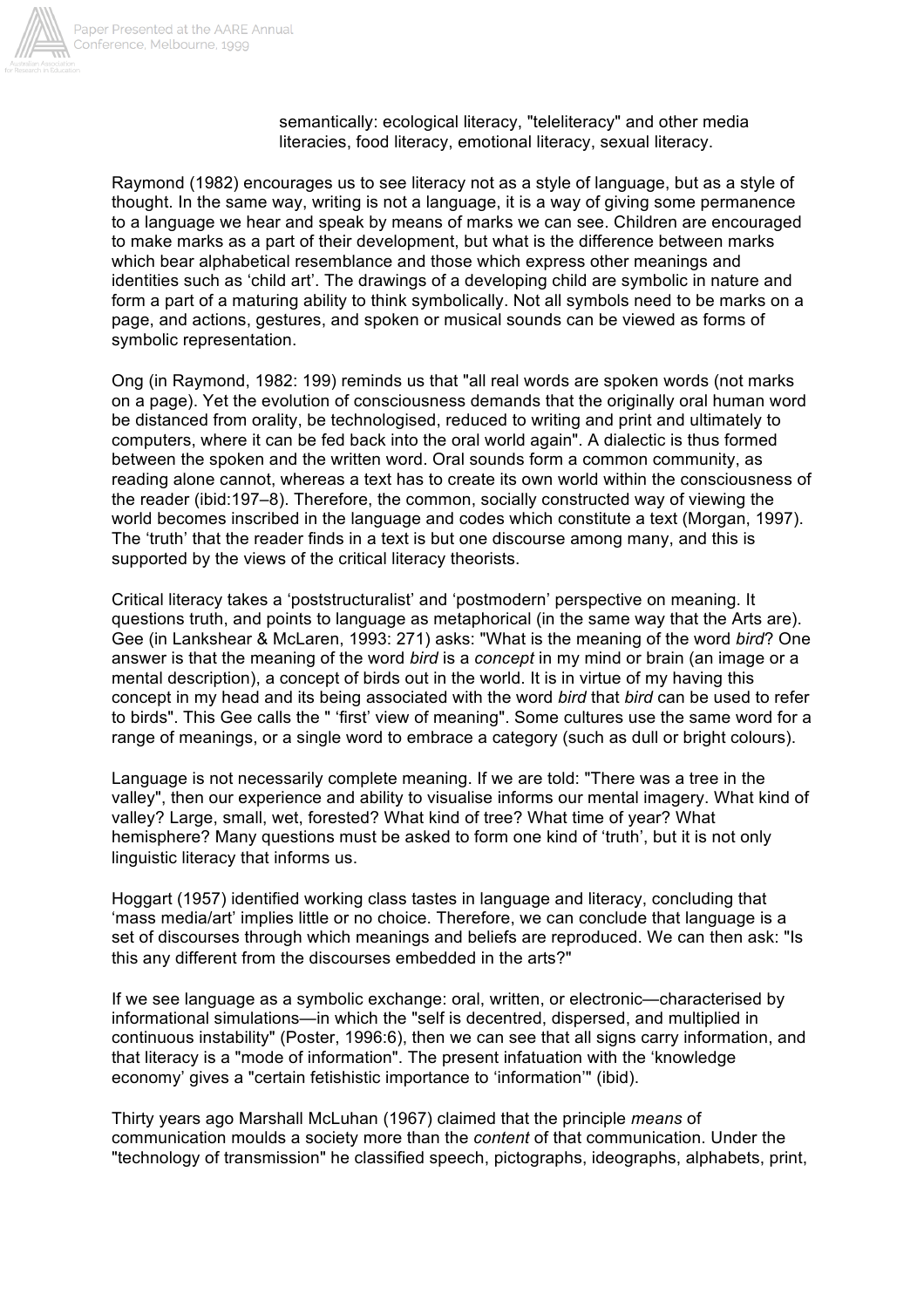

radio, film and television. Robert Logan extends McLuhan's notion that the alphabet is a technology. Logan states that:

> …a medium of communication is not merely a passive conduit for the transmission of information but rather an active force in creating new social patterns and new perceptual realities. A person who is literate has a different world view than one who receives information exclusively through oral communication. The alphabet, independent of the spoken languages it transcribes or the information it makes available, has its own intrinsic impacts (Logan, 1986: 24).

The arts carry messages informing class and sub-culture alike, and it is possible to see the arts as a form of social text. Treating the arts in this way enables us to better understand the structures, symbols, and the various constituent characteristics that implicate visual, kinaesthetic and aural texts with the beliefs and value systems at work within a social context. Signs and codes (for example, music notation, choreography, gesture, iconography, grunge music) are produced by, and reproduce, cultural meanings and values.

### **Reading cultural forms - Semiotics**

The meaning of language lies in its function as a system and in the subsequent systems of language usages: the synchronic (the conditions for existence of any language) and the diachronic (the changes which take place in a language over time). A collection of signs within a given art form might be ordered as, for example, phrases, themes and motifs. The elements involved form in their synthesis, syntagmic relations with each other, and in turn may be represented and interpreted.

How they are interpreted, and by whom, is crucial in terms of the communication of meaning. The meaning of the arts is constructed, through signs and symbols, according to the social and cultural context through which the work is interpreted. For example, in particular contexts a plagal cadence (music) could communicate religious intent, in others a soulful closure; and a carved container or vessel could evoke concepts of memory, containment, or protection. The symbol might have ambiguous connotations, so a large speaker stack at a rock concert would seem normal, while the same thing at an orchestral concert would cause concern even before a note of music was heard.

Connotations are the set of possible signifieds, and connotations become denotations. The denotations of a sign are the most stable and apparently verifiable of its connotations. The signified is the abstract or mental concept the sign invokes, such as calling something an "impressionistic painting", a "ballet", or "jazz". The signifier is the sensory impression of the sign, the mental image of marks on a page or in clay, the sounds in the air, the movements of the body. It is material in nature, the vibrations of the vocal cords or instrument, the physical movements of the body, the piece of clay. For example, the actor's words or the singer's song become forms of 'verbal signifiers, or what Saussure described as a "sound image". The connection between signifiers and signifieds might be so imbedded that separation rarely occurs. Metaphorical relations might be subconsciously constructed. For example, Renaissance Art appears to form a bridge between heaven and earth, and Classical Music implies civilised living and social order.

On the other hand, what distinctions need to be made between digital and analogue signs? The former is manipulated by discrete units of numbers or words, while the latter is a part of an infinite range of gestures and images. This raises the question of what form of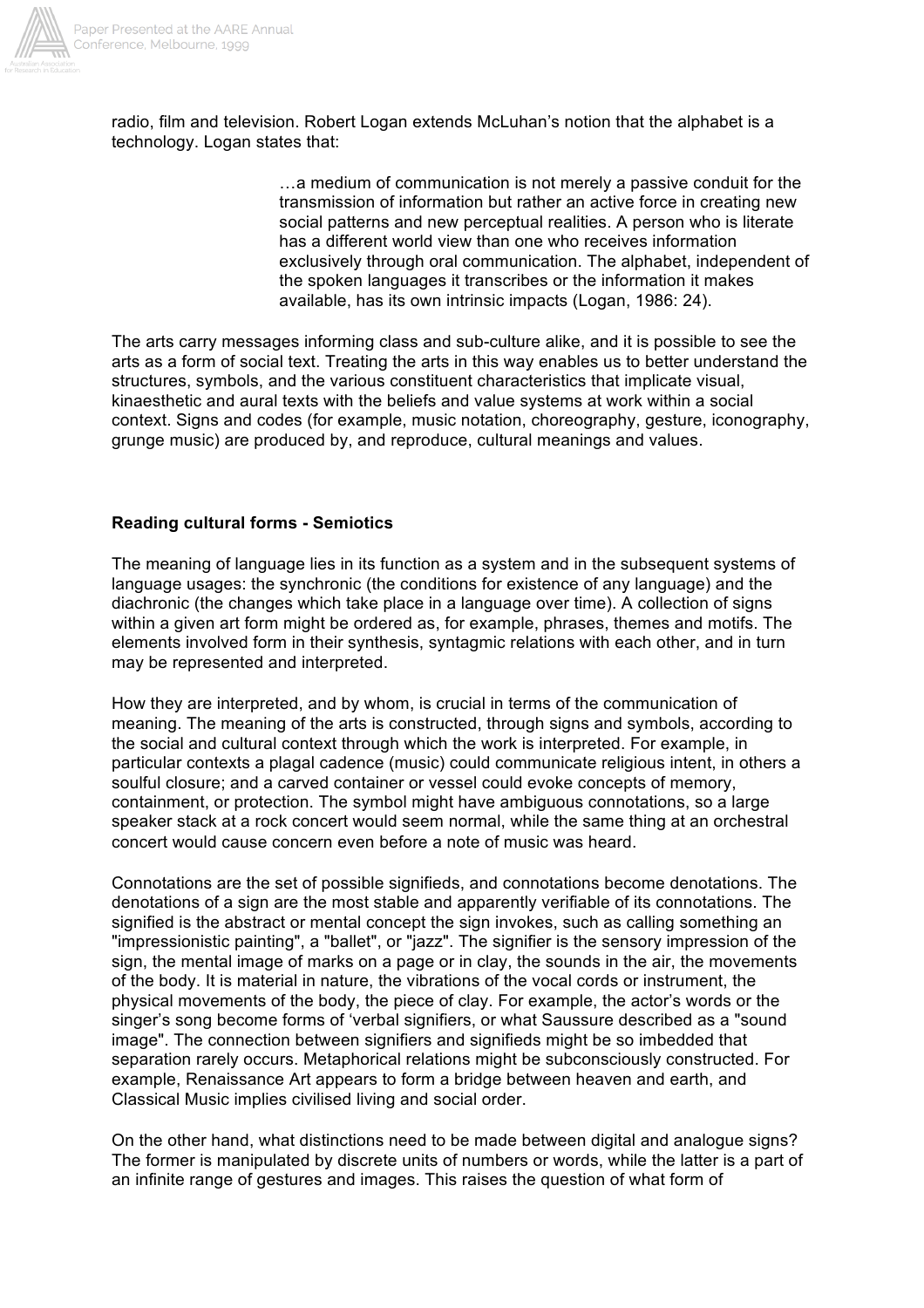

signification a copy takes—such as a print, a CD, a taped drama or filmed dance? Is the digital photograph of the model the same as the real-life person? Does the recording realistically represent the musicians playing live? These questions relate to Baudrillard's notion of simulacrum, and their understanding forms a significant part of arts literacy. What is real and what is is copy or a synthetic image? Does a recording realistically represent the musicians playing live—what and who has intervened in the process? To be arts-literate means to be able to ask critical questions.

The 'signified' can be constructed as a cultural (or subcultural) 'way of seeing', a way of categorising and structuring. The cultural and social conventions dictate the appropriate uses of, and responses to, a sign. Signs might have characteristics of one arts discipline which might transfer quite well into another arts discipline, but there is no such thing as a sign without a discipline (medium). Each arts discipline is not neutral and is imbedded within its own constraints and cultural significations. The understanding of these significations requires forms of arts literacy.

Seeing the arts in this way makes it clear that limited forms of cognition need broader domains within which to work. To this end, the theories of multiple intelligence promoted by Howard Gardner (1993) and his team give some direction. However, for the project team developing the draft arts curriculum document, the discovery of the movement for 'multiliteracies' (or 'multiple literacies'), and the writings of the New London Group (1996) in particular, authenticated our goal.

#### **Multiliteracies**

The New London Group claim that literacy pedagogy should connect with the changing social environment through what they call "multiliteracies". They argue that the multiplicity of communications channels and increasing cultural and linguistic diversity in contemporary society calls for a "much broader view of literacy than portrayed by traditional languagebased approaches".

The New London Group maintains that the pedagogical use of multiliteracies will enable students to gain access to:

> …the evolving language of work, power, and community, and [will foster] the critical engagement necessary for them to design their social futures and achieve success through fulfilling employment (1996:60).

Through this view, literacy takes on a broader definition and it is already becoming increasingly common to refer to, for example, scientific literacy (Shamos,1995), media literacy (Quin, 1998), cultural literacy (Hirsch, 1987), political literacy (Freire, 1985) and critical literacy (Lankshear & McLaren, 1993).

The traditional view of literacy in New Zealand has been centred around the English language and culture with its associated grammar and rules. It could be seen as a postcolonial project and the literacy movement yet another form of hegemonic domination. In coining the term "multiliteracies", the New London Group seeks more equitable social and cultural participation. They refer to "the understanding of literacy and literacy teaching and learning to include a multiplicity of discourses" (New London Group, 1996). They elaborate by claiming that: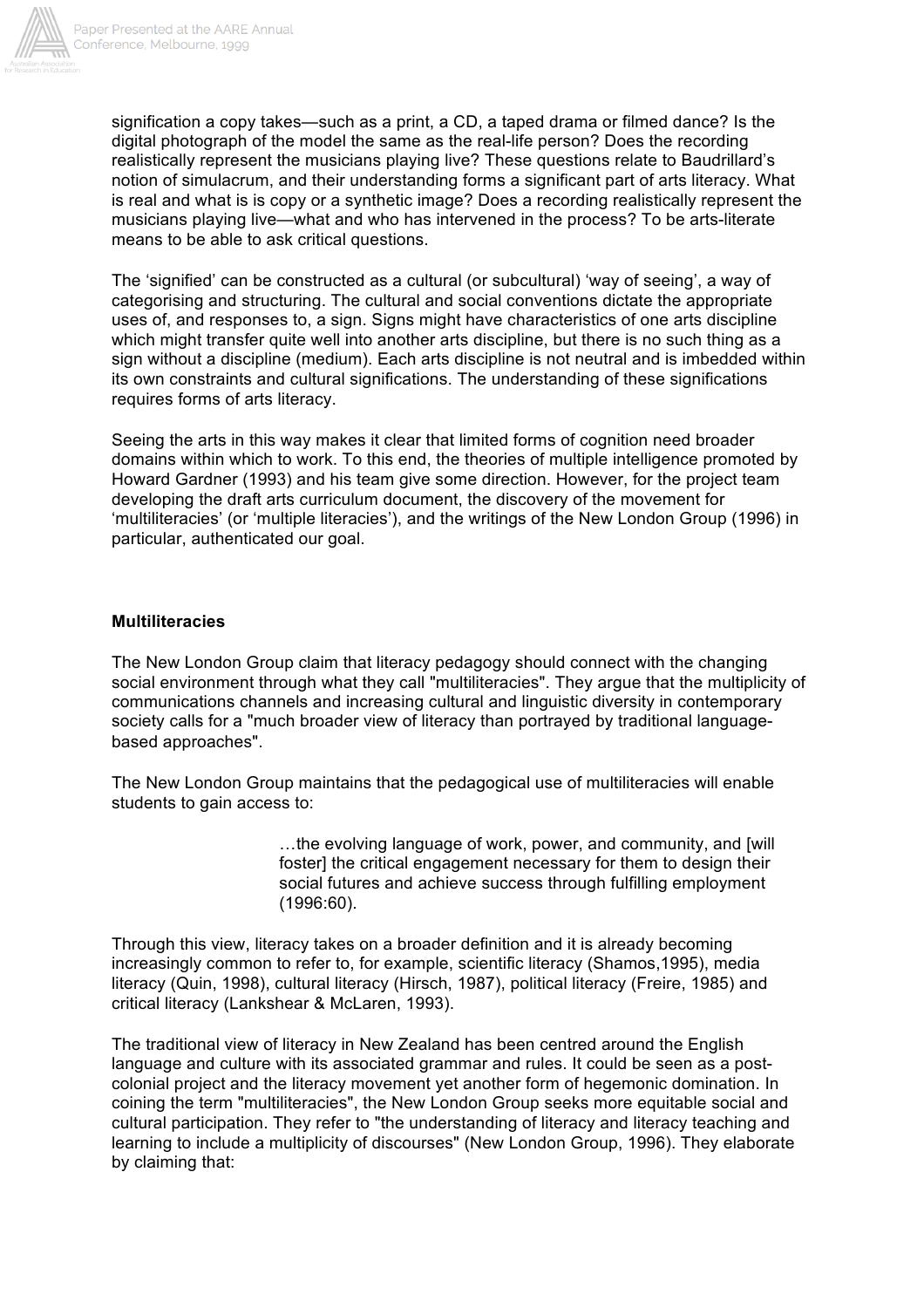

…literacy…now must account for the burgeoning variety of text forms associated with information and multimedia technologies. This includes understanding the competent control of representational forms that are becoming increasingly significant in the overall communications environment… (ibid, p61).

Meaning-making in the life world often requires the interpretation of several modes which might be integrated with the textual, such as the audio, the visual, the spatial, and the behavioural. The various expressions of media, whether mass or multi, give evidence to this. This implies the necessity for the valuing of diversity and viewing the world as a multiplicity of cultures, experiences, ways of making meaning and ways of thinking.

Tyner (1998) suggests that a tendency to oversimplify the concept of *multiliteracies* can be problematic. She further states that:

> Multiliteracies suggest a splintering of literacy into discrete parts that belie the true nature of literacy as a complex and intersecting set of social actions…Because their competencies and characteristics overlap, multiliteracies are not necessarily discrete from one another, although there may be discrete facets to each articulation of literacy…Furthermore, the goal of the teacher is to expand the number of choices available to students. An understanding of the many literacies and their uses offers opportunities for students to become as proficient in as many literacies and learning styles as possible –not only those with which the students finds an affinity (p64).

This suggests cross-curricular approaches to education which can only be beneficial to students as connections are made. The New London Group note that the "…revolutionary changes in technology and the nature of organisations have produced a new language of work. They are all reasons why literacy pedagogy has to change if it is to be relevant to the new demands of working life, if it is to provide all students with access to fulfilling employment (1996:66)".

#### **Literacies in the Arts**

Literacies in the Arts are developed as students learn in, through and about the different arts forms and use the specific languages of each discipline to develop ideas, and to communicate and interpret meaning. The Arts are seen as forms of representation, modes of meaning and, significantly, "modes of information" (Poster 1990, 1996). This makes possible a climate of cultural and sub-cultural pluralism in our schools and society as global arts forms are learned and expressed, and are given value and understood. This is especially important in New Zealand with its declared commitment to biculturalism.

Literacies in the arts also means that students should have the opportunity to gain skills in contemporary technologies and to learn how these might transform the way the arts function in that society.

The development of literacies in the arts in the New Zealand Curriculum assumes that:

• literacies have political, social and cultural significance – they cannot be regarded as autonomous;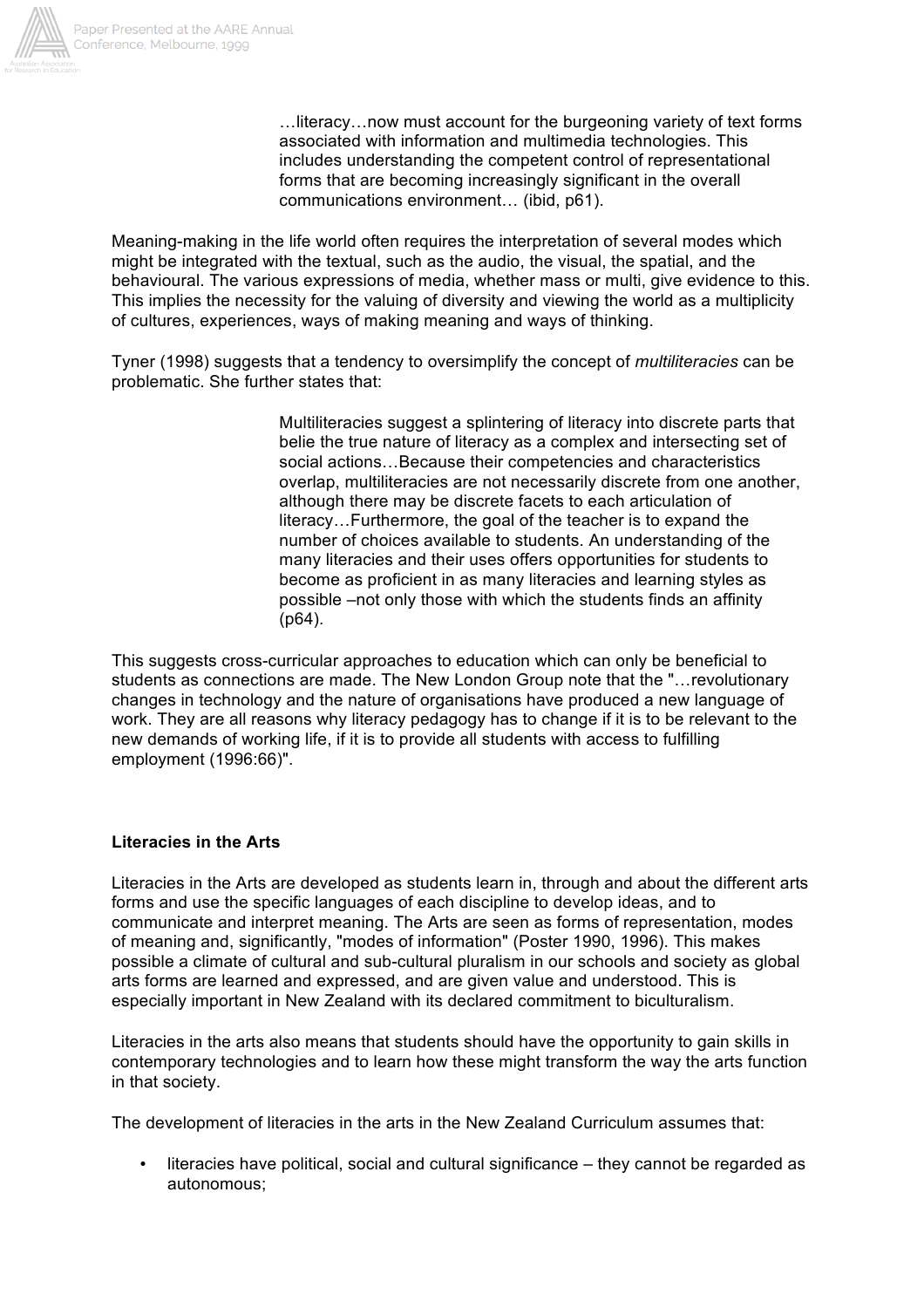

- Paper Presented at the AARE Annual Conference, Melbourne, 1999
	- the meaning of a particular arts literacy depends on the context in which it is embedded;
	- the processes through which the arts literacies are learned and understood help to construct their meaning;
	- each arts discipline embodies a range of discourses which may themselves constitute literacies.

(Ministry of Education, 1999b:27)

The draft document for *The Arts in the New Zealand Curriculum* devotes a page to explaining literacies in the arts (p9). The page reads:

Literacies in the arts involve the ability to communicate and interpret meaning using the languages of the arts disciplines. We develop literacy in dance, drama, music, or the visual arts as we acquire skills, knowledge, attitudes and understanding in the discipline and use its particular signs and symbols to convey and receive meaning.

The languages of the arts disciplines are distinct. They do not form a universal language or communication system, and literacy within one discipline does not imply literacy in another. Each discipline has particular signs and symbols that relate to specific art forms or genres, such as haka, jazz, role-play, painting, rock videos, or tapa-making. Literacy in the art forms and genres of one culture or period does not imply literacy in those of another culture or period. It requires the ability to understand an art work in relation to its cultural and social contexts and to recognise its functions within those contexts. For example, literacy in relation to Maori arts requires an understanding of the tikanga and whakapapa (origins) of Maori art forms within each of the four disciplines.

Becoming more literate in the arts develops the mind and expands the ways in which we can express our ideas, feelings, beliefs, and values and understand those of others. Arts literacies are as important to people who make art as to its audiences. The maker or presenter of an art work needs to develop literacy in order to structure ideas and communicate meaning. So too do viewers and listeners, in order that they can interpret the work in an informed way as they bring their own perceptions, experiences, and values to it.

Learning in dance, drama, music, and the visual arts significantly enhances our opportunities to contribute to our communities and cultures in a world where multiple literacies are important for communication, understanding, and intellectual growth. Developing arts literacies is central to this curriculum. It is a lifelong process of learning and participation that begins in the general education of all New Zealand students.

The central message in this statement is the acknowledgement that a culture or subculture needs to be understood and deliberately engaged with in order to learn valid forms of arts literacy. One cannot truly communicate or interpret Maori art forms without a knowledge of Maori customs/traditions (tikanga) and genealogy/origins (whakapapa). The same might apply to musical styles and subcultures (rock, grunge, jazz, orchestral, choral, etc).

A jazz musician who quotes a phrase in their playing from an acknowledged master jazz musician is demonstrating the same kind of literacy that someone adept at quoting Shakespeare or other master authors might be credited with. A techno-musician who utilises the tape techniques of 'musique concrete' while using contemporary digital equipment is demonstrating they are literate with past movements in the genre as well as technological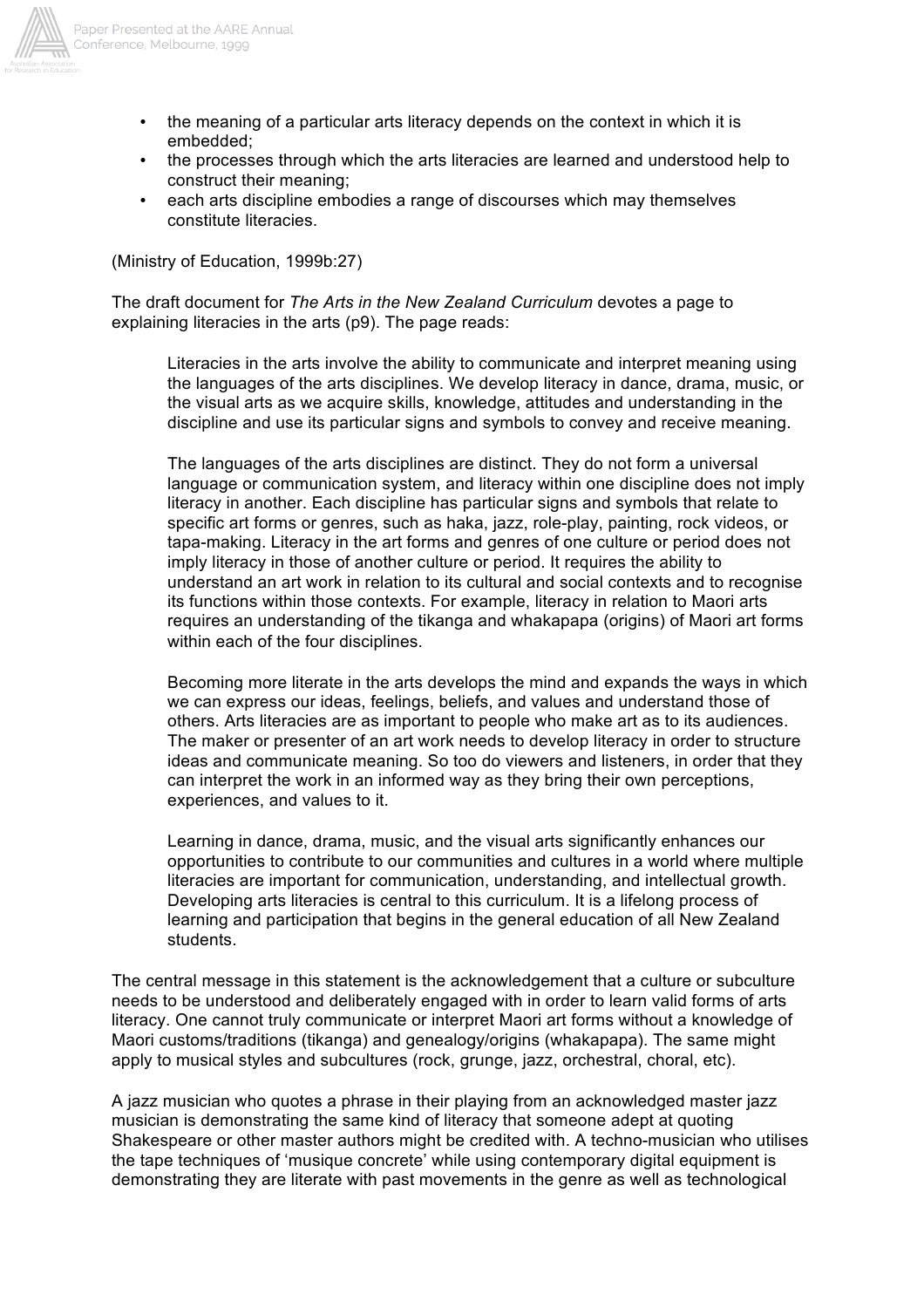

literacy. A 'classical' musician performing what is now known, somewhat pretentiously, as "western art music" needs a particular kind of reading literacy as they engage with musical notation; they also need to be literate enough to communicate the appropriate expressive detail and literate in the valid performance practice of the particular style/genre. Likewise, a gospel singer needs to be aware of the codes of the African-American experience and a choral singer in the English choral tradition the particular desired tones, diction and articulation.

How one comes to learn and engage with these literacies needs further inquiry. The New London Group propose a metalanguage of multiliteracies based on the concept of "design" (1996:73). Therefore, any semiotic activity should involve three elements: available designs, designing, and the redesigned; this emphasises the active and dynamic processes of meaning-making (p74). "Available design" includes the grammars and conventions of a particular arts language—the resources with which to make meaning. "Designing" is the process of shaping emergent meaning, it involves transformation whether creating, recreating, or recontextualising—working with the "available designs". The "redesigned" requires human agency to reconstruct and renegotiate identity—that which is reproduced and/or transformed.

To treat the grammar and languages of a particular arts form, say jazz for example, as a discourse opens up particular design conventions such as style, genre, articulations, harmonies, altered notes, voices, to name a few. *Style* embraces semiotic features; *genre* the configuration; *articulation*the expressive components; *harmonies* the textures and layers which blend either concordantly or discordantly to give particular meanings and structure to the music; and *voice* adds the personal touch. To use the notion of grammar implies a specialised language which best describes the representation. Jazz literacy does not mean literacy in all other forms and dimensions of music, only degrees of literacy in the grammar of jazz and the messages it is capable of imparting.

Using an idea promoted by the New London Group (1996:73-77) the concept of jazz design can be linked to the specific elements of linguistic design:

| Delivery:                         | Features of intonation, rhythm, accents, pitch, articulation,<br>harmony.                                                                                                |
|-----------------------------------|--------------------------------------------------------------------------------------------------------------------------------------------------------------------------|
| Vocabulary and<br>Metaphor:       | Includes the scales, harmonies and rhythmic configurations<br>necessary to impart particular meanings.                                                                   |
| Modality:                         | The musicians' commitment to the message/music.                                                                                                                          |
| Transitivity:                     | The nature of the jazz language used for example to give a<br>particular feel, or to produce a pre-conceived emotional response.                                         |
| Nominalisation of<br>Process:     | The packaging of the musical message (e.g., musical motifs and<br>phrases) including hidden meanings, 'hipness', trends, etc. Also<br>relates to the musician's ability. |
| Information<br><i>Structures:</i> | How the music is presented – structure, solos, embellishments,<br>etc.                                                                                                   |
| <b>Local Coherence</b>            | Whether the music being played is coherent $-$ do the solos fit the                                                                                                      |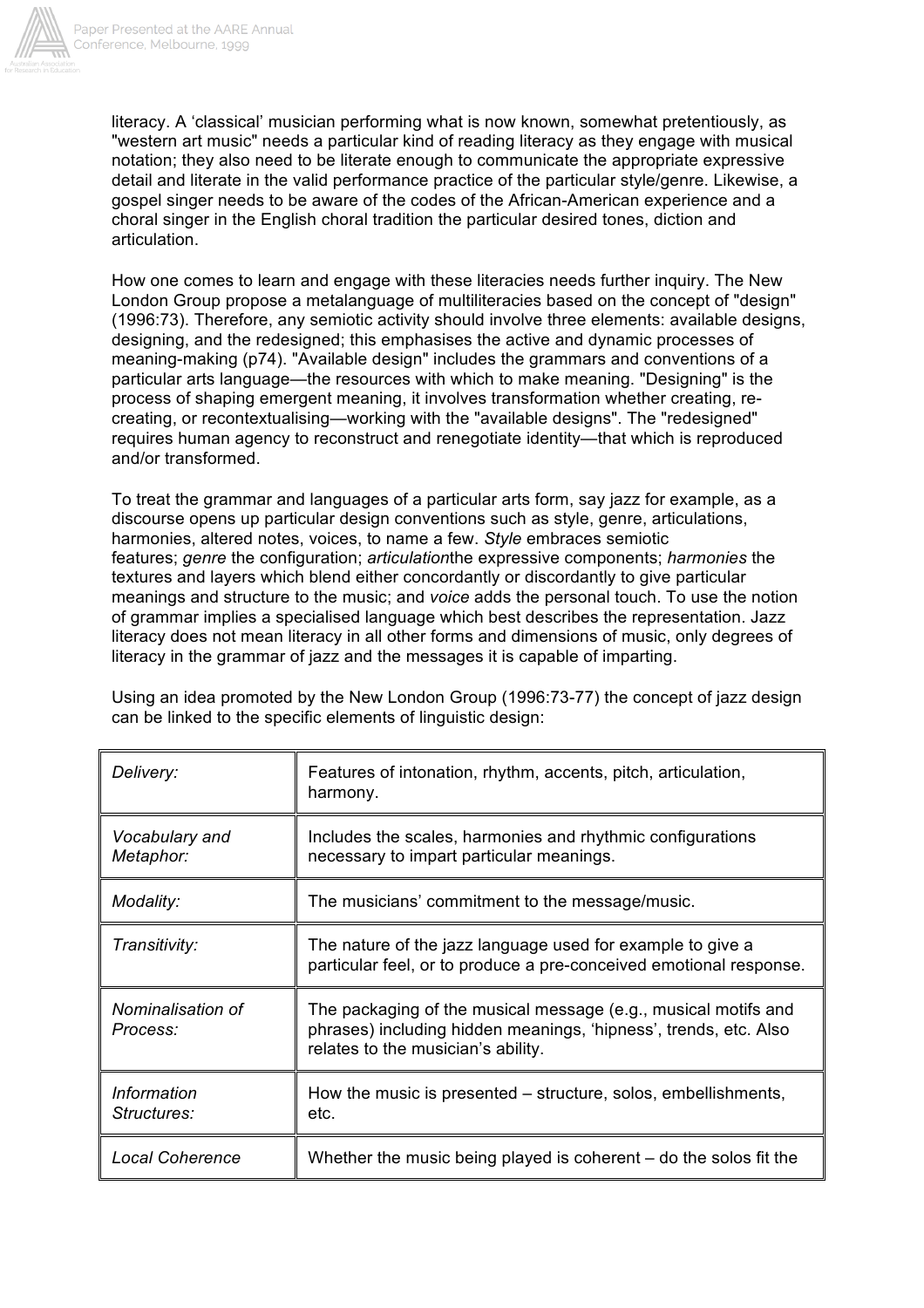

| Relations:              | melody and nature of the tune; the venue; the audience.                                                                           |
|-------------------------|-----------------------------------------------------------------------------------------------------------------------------------|
| <b>Global Coherence</b> | The overall organisational properties of the performance, such as genre and style (can it be categorised as bop, neo bop, fusion, |
| Relations:              | funk, acid jazz, etc).                                                                                                            |

In outlining the increasing complexity and inter-relationship of different modes of meaning, the New London Group identify six major areas in which functional grammars—the metalanguages (the active, generative description of language as a means of representation) that describe and explain patterns of meaning—are required (1996:78). These are "Linguistic Design, Visual Design, Audio Design, Gestural Design, Spatial Design, and Multimodal Design. Multimodal Design is of a different order to the other five modes of meaning; it represents the patterns of interconnection among the other modes" (ibid). The implication for the Arts is quite clear, each of the above modes of meaning is central to the portrayal of at least one arts form.

Even within a single arts form, hybridity can occur. For example, in popular world music the cultural musical forms and languages come face-to-face with modern audio electronics and the global music industry itself. The exponents of forms of world music might assimilate other musical languages (e.g., rap, soul, etc), as well as incorporating visual and gestural actions from other musical styles or cultures into their performance (especially if video is involved). This potentially highlights a need to view literacy in a cross-arts and crosscurricular way, otherwise teachers will be swamped by specificities as they endeavour to meet student needs. We must therefore ask: What is appropriate pedagogically for the incorporating of the Arts into modes of multiliteracies?

### **Multiliteracies and Arts Pedagogy**

Tyner (1998:32-33) comments that "…the public's image of literacy still belongs in the little red schoolhouse of long ago. To the average citizen, the purposes of literacy are practical and applied: to get a good job, vote in an informed way, and understand the labels on consumer products". Tyner (p33) goes on to quote Peter McLaren, who comments that:

> …mainstream theories of literacy conceive of being literate as possessing only that requisite fund of knowledge – that privileged form of linguistic currency – necessary for students to succeed materially in an industrialized capitalist society… the non-standard literacies of minority groups and the poor (that is, different dialects, non-standard English) are regarded as deficits or deprivations rather than differences (McLaren.1988:214).

This gives rise to a view that the acknowledgement of multiple literacies in education might be potentially empowering. I refer to a broader concept of literacy than even McLaren, one which not only acknowledges cultures and subcultures, but different knowledge forms such as music, dance, technology, and health.

The New London Group (1996) remind us that pedagogy is: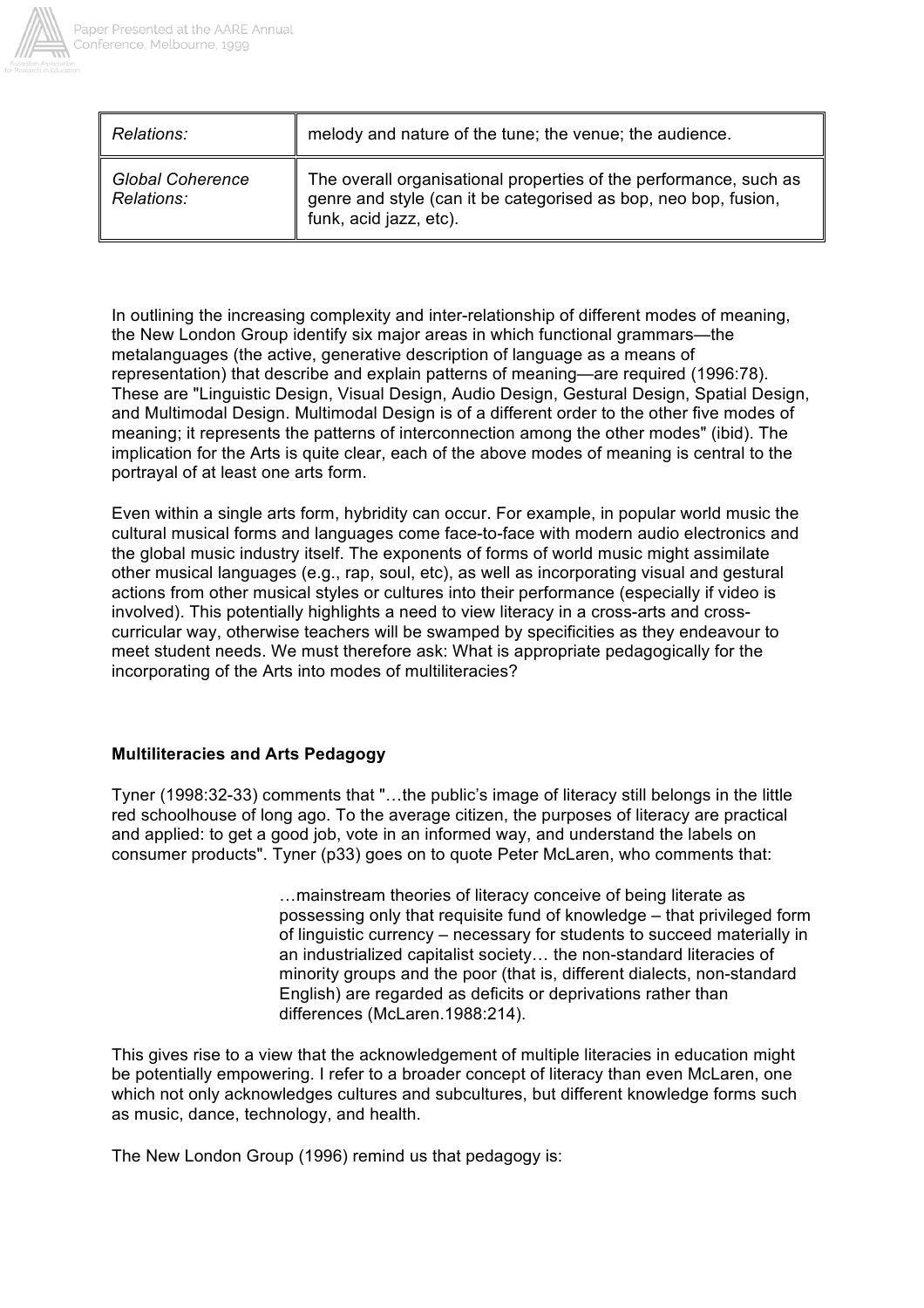

- …a complex integration of four factors:
- *- Situated Practice* based on the world of learners' Designed and Designing experiences;

*- Overt Instruction* through which students shape for themselves an explicit metalanguage of Design;

*- Critical Framing*, which relates meanings to their social contexts and purposes; and

*- Transformed Practice* in which students transfer and re-create Design of meaning from one context to another (p83).

Does the draft Arts Curriculum construct these into a useful pedagogy for the teaching of music? I believe it does. For example:

- Situated Practice takes the experiences and knowledge of the learner as a basis for particular forms of skills development and the acquisition of knowledge and understanding. It should also acknowledge that learner's cultural and subcultural attitudes and not merely make the learner the object of teacher directed norms. The students are immersed in practical experiences utilising a range of discourses (pop, jazz, 'classical', rap). This might involve mentors, which in the New Zealand education system could come in the form of itinerant teachers of composition or instruments who effectively scaffold the learners development. The draft curriculum document acknowledges these in the strands of *Developing Ideas in Music* and *Communicating and Interpreting Meaning in Music*.
- Overt Instruction occurs as the teacher introduces new concepts, drills and activities which allow the learner to gain explicit information. The focus is analytic and conscious understanding. It is where the language and vocabularies of music are engaged with as forms of discourse. Such explorations form the basis of a developing musical literacy, and in the draft curriculum document overt instruction takes place primarily in strand one – *Learning the Languages of Music*, as well as to varying degrees in the other three strands.
- Critical Framing involves the interpretation of music, both as a performer and as a listener, and supports the notion of music as a social text as they interpret the social and cultural context of specific musics. "Through critical framing, learners gain the necessary personal and theoretical distance from what they have learned, constructively critique it, account for its cultural location, creatively extend and apply it, and eventually innovate on their own" (New London Group,1996:87). In the draft curriculum document this occurs again in *Developing Ideas in Music* and *Communicating and Interpreting Meaning in Music*, and especially in strand four *Understanding Music in Context*.
- Transformed Practice is the result of reflective practice, one which grows from the notion of a spiral curriculum and co-constructivist pedagogical teaching practice. Students in the Arts are well used to reflecting on what they do, both in action and in design. They transform their meaning-making into practice through a range of musical contexts. The valuing of students as composers and performers acknowledges this as a key outcome of music education.

# **Conclusion**

This paper has set out to demonstrate that traditional views of literacy need to change and expand. I have espoused the notion that literacy is not the sole domain of the verbal and/or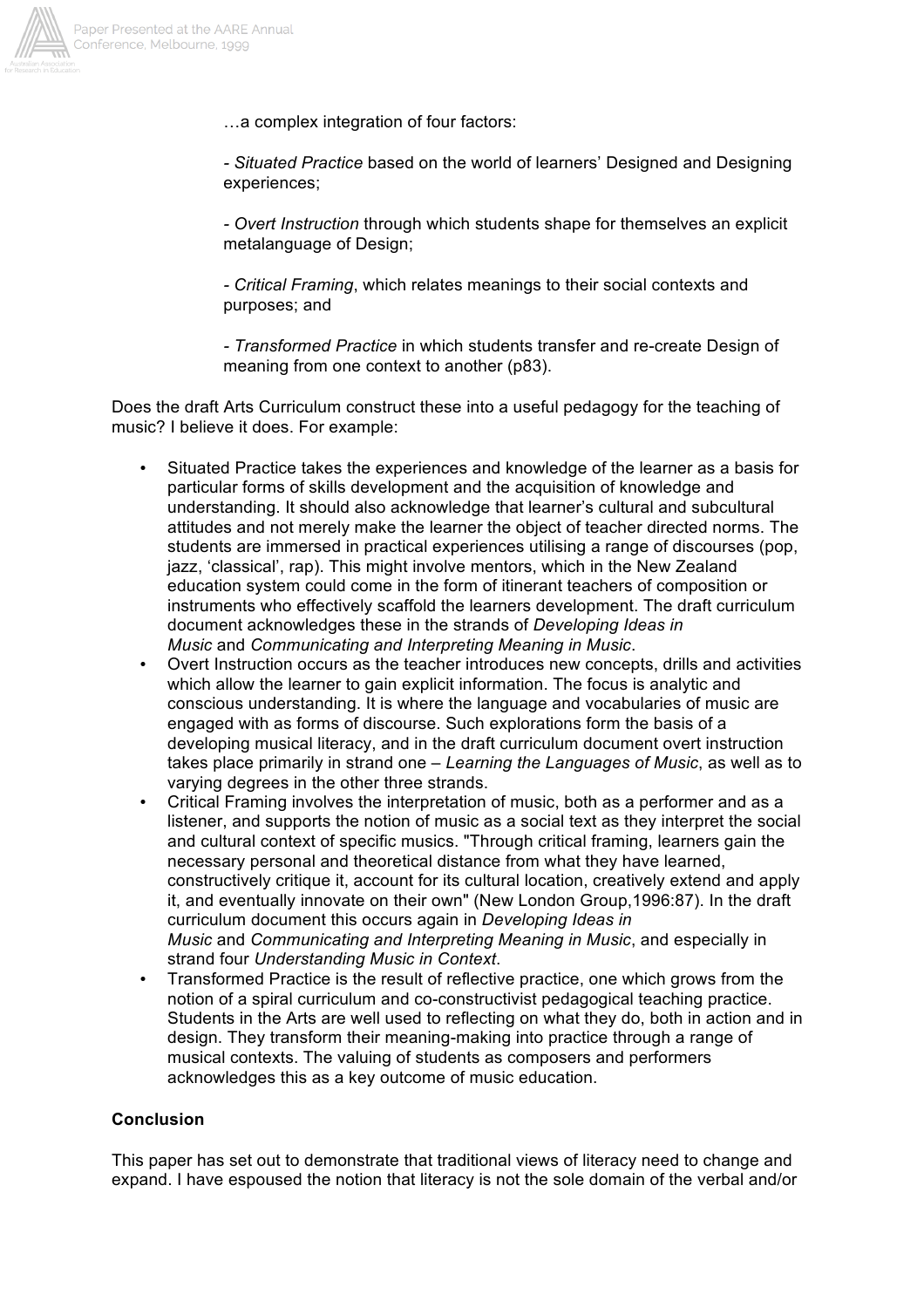

textual forms of representation. As we move into what could become a 'post-textual age' broader definitions of literacy have become a necessity. The learner and citizen of the twenty-first century must learn to interpret a range of codes which will interface through a wide variety of media. The increasing dependence upon electronic media means that visual and audial messages may well predominate much of our daily intake of information. Even so, the re-assertion of cultural identities means that the spoken and gestural message will also carry some impact. Of course, text is by no means dead, as Drucker (1998:57) indicates when he states that: "all of us hear 'Electronics' or 'Computers' when we hear 'Information'. But the number of *printed books* published and sold in every developed country has gone up in the last thirty or forty years as fast as the sales of new electronics".

The challenge for education will not only be in educating for new breadth and forms of literacy, but also in educating how to critically interpret these forms as sources of information, expression and personal identity. The possibility of domination by rival ideologies and discourses is real. It could well mean that education will be forced to compete with the 'information industry' as a dominant mode of information. There is also a danger that the notion of multiliteracies could be captured by market-driven discourses in keeping with the "new fast capitalist literature (*which*) stresses adaptation to constant change through thinking and speaking for oneself, critique and empowerment, innovation and creativity, technical and systems thinking, and learning how to learn" (New London Group, 1996:67).

Notions of a "cultured person" must change to match this new world of literacy and education. This was signalled by Hoggart in 1966 when he laid down the basic premises upon which Cultural Studies was to be based:

> First, without appreciating good literature, no one will really understand the nature of society; second, literary critical analysis can be applied to certain social phenomena other than 'academically respectable' literature (for example, the popular arts, mass communications) so as to illuminate their meanings for individuals and their societies (Hoggart in Hebdige, 1988:8) .

This acceptance of a broader notion of a literate person points the way towards the necessity for educating for the purpose of decoding new modes of information. The reality is that these things take time and should be approached with care.

> The extent to which the newly profilerating literacies signify little more than a semantic "name game" or a feature of the politics of literacy and education or professional specialization raises hard questions…An enormously important set of critical developments, whose potentially revolutionary consequences for learning and teaching are largely unappreciated, thus far remain prisoner to scholarly, cultural, and pedagogical fragmentation (Graff in Tyner, 1998: 67).

By way of advancing this notion beyond ideological capture and into the lived domain, I suggest that we need to view literacy as ways of thinking, the language of which is a coded text which forms a set of discourses through which meanings and beliefs are communicated and interpreted. In music, for example, communication is through signs and symbols, either seen or heard, through which sonic images are created and metaphorical relations are constructed and interpreted.

I see literacy in the arts as encompassing the knowledge, skills, attitudes and understandings within an arts discipline. It does not define the discipline itself.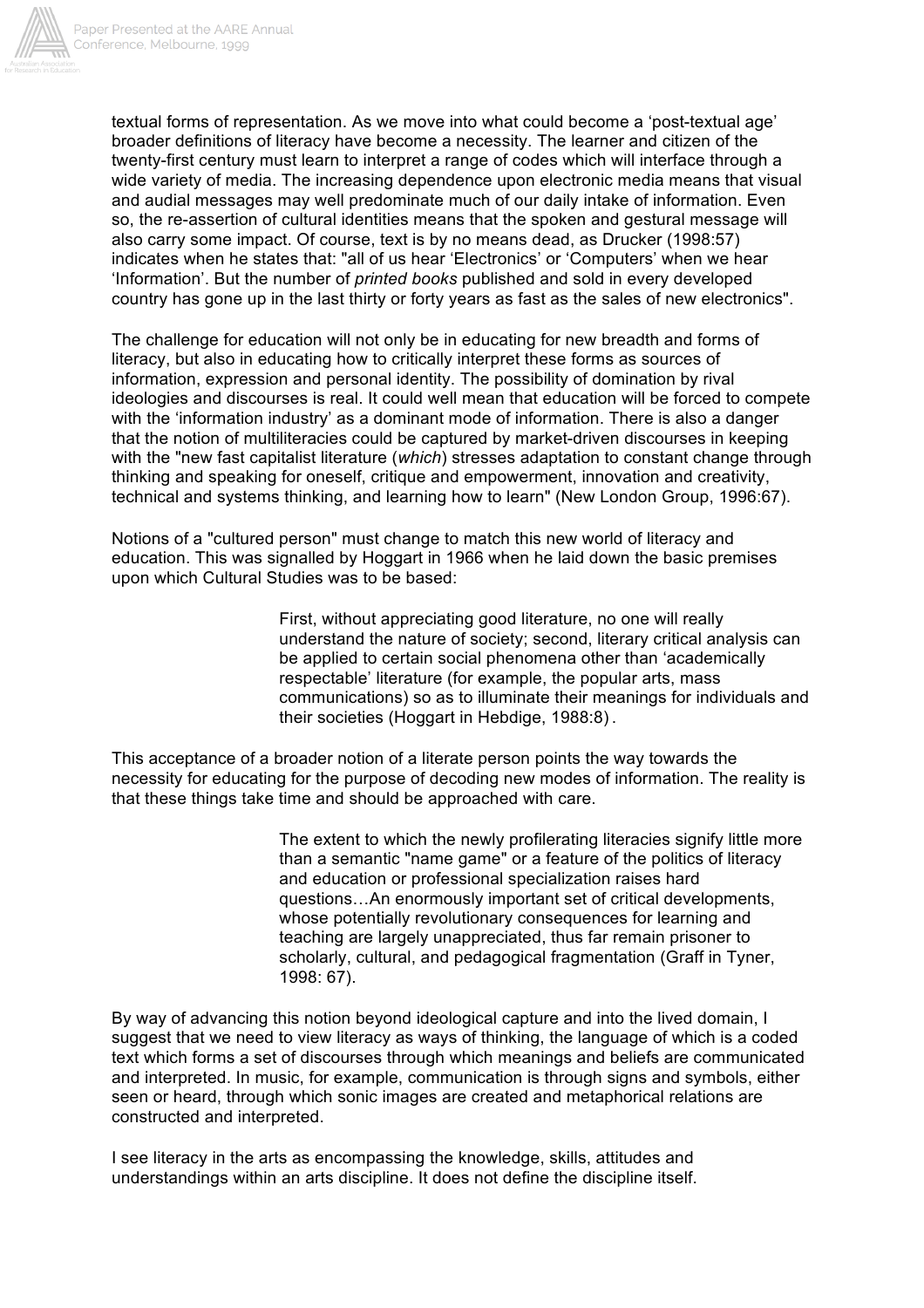

A specific literacy, such as jazz literacy in music, contributes to the formation of literacies within that discipline and even multiple literacies across the arts. These literacies might contain shared characteristics and competencies and all will contain elements of linguistic design (and vice versa).

Nevertheless, the question should be asked whether using literacy in the arts could signal an alliance with New Right ideologies through embracing the term 'literacy' and remove the discrete identity of the arts disciplines by rationalising thinking in the arts in ways that could become generic.

In conclusion, the languages of a literacy follow design conventions which dictate how meaning is communicated and interpreted. These include intonation, vocabulary, commitment, genre, packaging, presentation and coherence. Degrees of literacy are dependent on how these are perceived and understood, and forms the fund of requisite knowledge within the specific arts. To be considered fully literate in the arts, this knowledge should embrace culture and subculture, as well as race, class, gender and difference.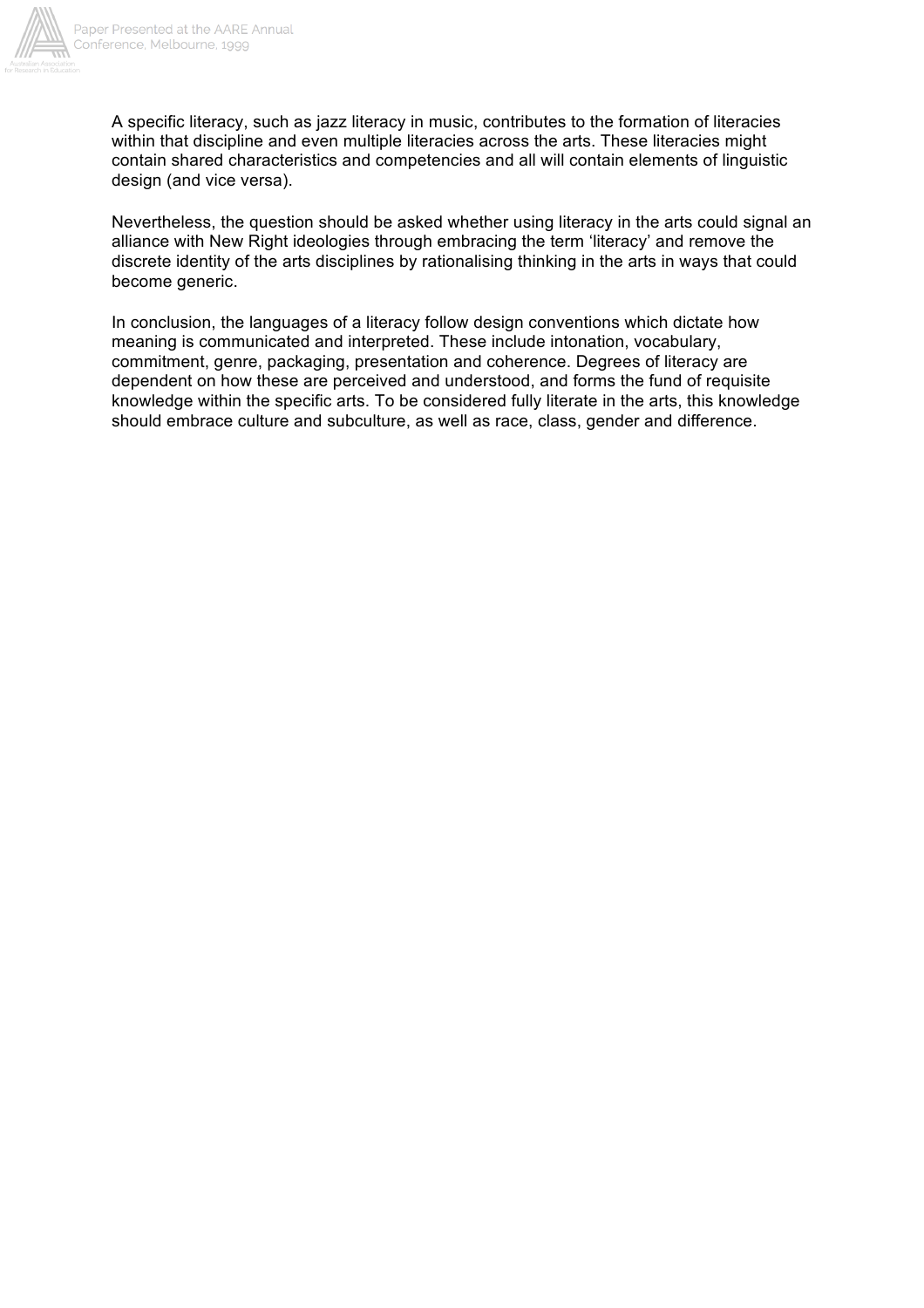

# **References**

Drucker, P.F. (1999) *Management Challenges for the 21st Century*. New York: HarperCollins.

Freire, P (1985) *The Politics of Education: Culture, Power and Liberation*. New York: Bergin and Garvey.

Gardner, H. (1993) *Frames of Mind*. London: Fontana.

Graff, H.J. (1995) *The Labyrinths of Literacy: Reflections on Literacy Past and Present*. Pittsburgh, PA: University of Pittsburgh Press.

Hebdige, D. (1979, 1988) *Subculture – the meaning of style*. London: Routledge.

Hirsch, E. (1987) *Cultural Literacy: What Every American Needs to Know*. Boston: Houghton Mifflin.

Hoggart, R. (1957) *The Uses of Literacy*. London: Chatto and Windus.

Lankshear, C & McLaren, P (eds) (1993) *Critical Literacy. Politics, Praxis and the Postmodern*. Albany, NY: State University of New York Press.

Logan, R. (1986) *The Alphabet Effect*. New York: William Morrow.

Lunenfeld, P. (1999) *The Digital Dialectic: New Essays of New Media*. Cambridge Mass: The MIT Press.

McLuhan, M & Fiore, Q. (1967) *The Medium is the Massage*. Harmondsworth, U.K: Penguin Books.

Ministry of Education (New Zealand). (1999a) *The Arts in the New Zealand Curriculum* (draft document). Wellington: Learning Media.

Ministry of Education (New Zealand). (1999b). *The Arts in the New Zealand Curriculum* – a Background Paper. Auckland: Project Development Team (Shane Foley, Tina Hong, Trevor Thwaites).

Morgan, W. (1997) *Critical Literacy in the Classroom: the art of the possible*. London: Routledge.

New London Group, The (1996) A Pedagogy of Multiliteracies: Designing Social Futures, *Harvard Education Review,* Vol 66, No 1, Spring 1996.

Olson, D. (1977) The Language of Instruction: On the literate bias of school. In R.C. Anderson & W.E. Mantague (eds), *Schooling and the Acquisition of Knowledge* (pp 75-86). Hillsdale, NJ: Lawrence Erlbaum Associates.

Poster, M. (1990, 1996) *The Mode of Information*. Cambridge, UK: Polity Press.

Quin, R. (1998) 'Media Literacy and the Information Age' in Livermore, J *More Than Words Can Say*; Canberra: Australian Centre for Arts Education.